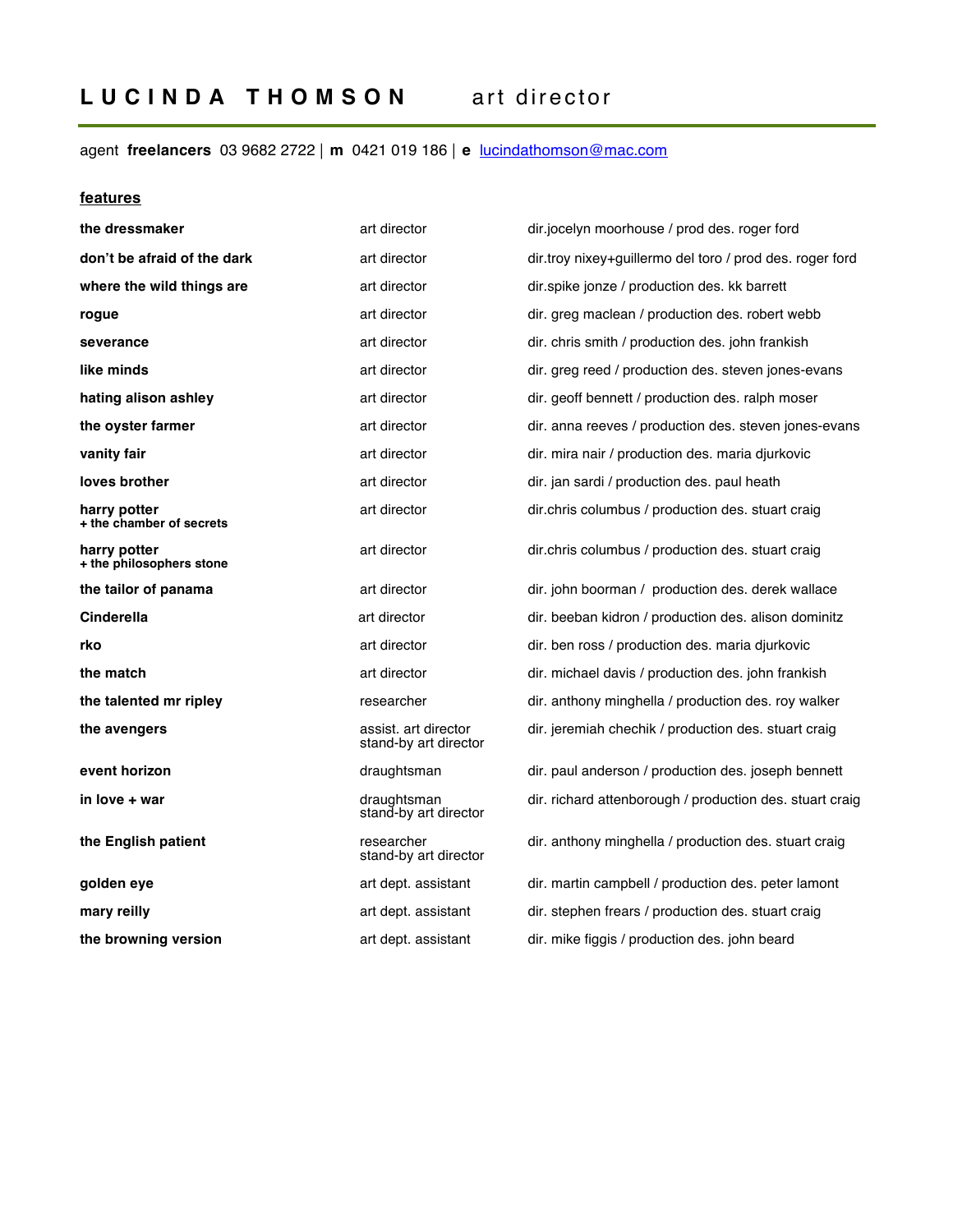## **selected TVC's**

**2017**

| 20 I I<br>mcdonalds / the family move | dir. patrick hughes / finch       |
|---------------------------------------|-----------------------------------|
| honda / centre of everything          | dir. michael spiccia / scoundrel  |
| officeworks / small ad                | dir. pete baker / revolver        |
| TAC / drug driving                    | dir. derrin seale / finch         |
| AGL / the plan                        | dir. rhett wade-ferrell / goodoil |
| toyota / rear window                  | dir. tim bullock / scoundrel      |

## **2016**

dulux / rear window dir. andy mcleod / goodoil TAC / speed dir. chris riggert / finch Iselect / snake handler dir. nick ball / finch Kmart / easter direction of the collider direction of the direction of the direction of the direction of the direction of the direction of the direction of the direction of the direction of the direction of the direction o Seek / superfabulous dir. brian aldridge / finch

## **2015**

NAB / hidden abilities dir. brian aldridge / finch CUB / carlton woo-hoo dir. alyssa mcclelland / finch racv / multi-discount policy dir. angus lee forbes / collider William hill / 20 secs in dir. paul middleditch / plaza Mazda / farmers office tour dir. luke shanahan / moth Sheraton hotels / anthem dir. chris harrison / goodoil toyota / lifetime dir. trevor clarence / jungle nsw transport / tomorrows Sydney dir. perry westwood / exit films tourism victoria / walk it off dir. steve ayson / the sweetshop cfs / be ready dir. tim bullock / scoundrel bmw / journey dir. Knut Burgdorf / hochkant film

aami / gnomes, woop woop dir. adams stevens / robbers dog officeworks / growing minds dir. scott otto anderson / photoplay woolworths / sunday love dir. campbell hooper / the sweetshop NAB / leap dir. steve ayson / the sweetshop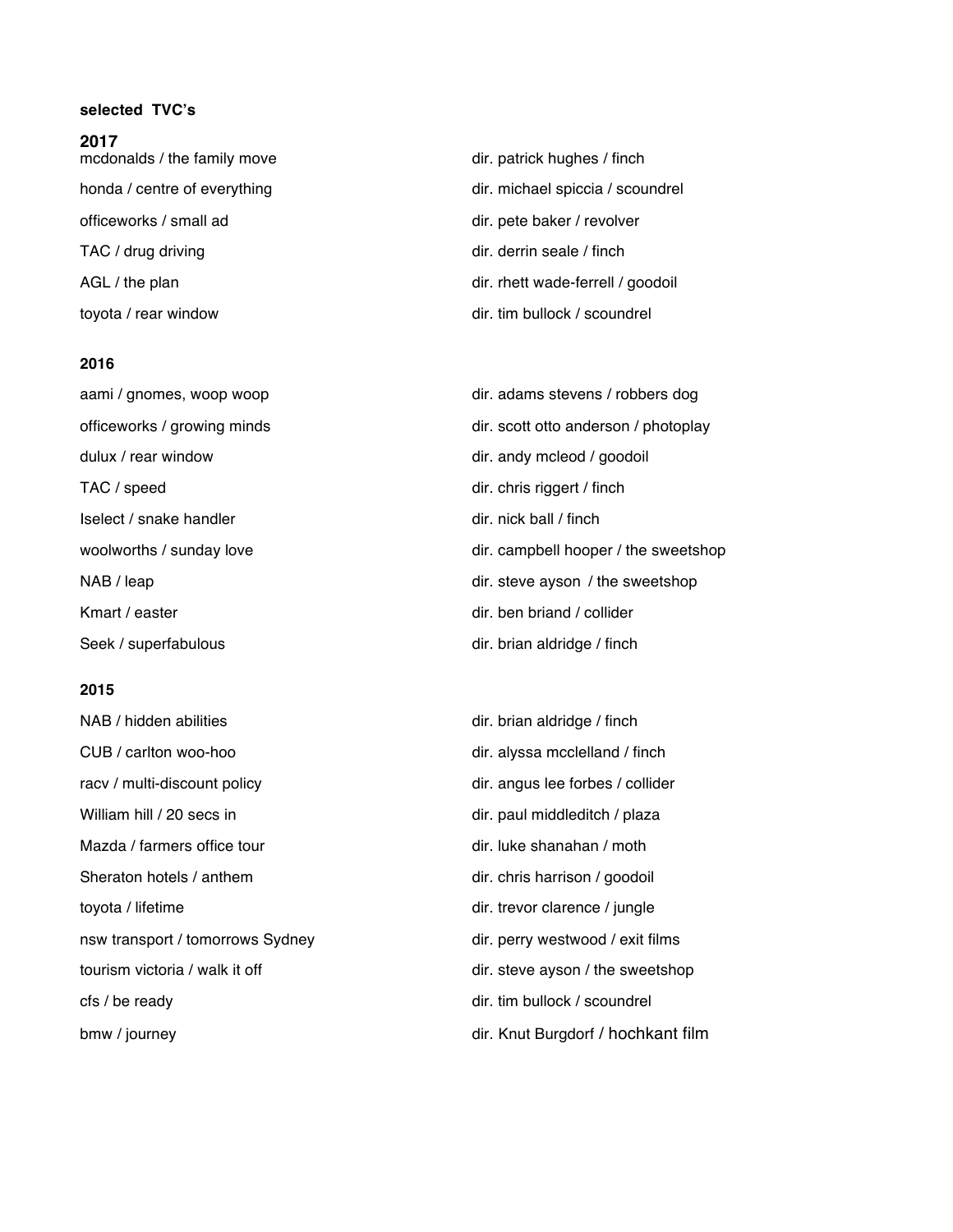#### **previous work includes**

Volvo / speed of life direction of the direction of the direction of the direction of the direction of the direction of the direction of the direction of the direction of the direction of the direction of the direction of cba / stories of conviction dir. jean-pierre jeunet / robbers dog white pages / piano man direction billow / prodigy films austar / dresses dir. fiona magee / independant tourism Victoria / born again dir. mark malloy / exit films racv / complete care dir. paul middleditch / plaza channel [V] / music is better than.. dir. the glue society MTV / parallel lives dir. steve rogers / revolver ford ute / never leave dir. patrick hughes / @radicalmedia bega cheese / they make it in bega dir. mark malloy / exit films drinkwise / drink cycle dir. mark malloy / exit films Toyota / kittens dir. garth davis / exit films Westfield / the doncaster dir. ben briand / cherub pictures TAC / speed dir. jeff darling / plush films Telstra / next G dir. john curran / cherub pictures Aami / swans dir. adam stevens / robbers dog Honda / dress for it dir. patrick hughes / @radical media Rta / pinkie dir. gary freedman / the glue society Masterfoods / fling dir. the glue society Toyota / corolla dir. michael wong / the sweetshop Ford / utopia dir. patrick hughes / @radicalmedia nescafe / roar dir. glendyn ivin / exit films Honda / accord euro dir. patrick hughes / @radicalmedia /

yellow pages / dress maker dir. fiona mcgee / goodoil west end draught / sam + ball dir. steve saussey / film construction progressive / pet/launch dir. steve saussey / film construction sportbet / betterbet dir. steve saussey / film construction holiday inn / stay you dir. simon ratigan / walkabout + HLA bankwest / various dir. gary freedman / the glue society virgin mobile / ropes dir. gary freedman / the glue society Netflix / grab a seat etc. dir. steve rogers / revolver film-biscuit Schweppes / short film 'signs' dir. patrick hughes / @radicalmedia /